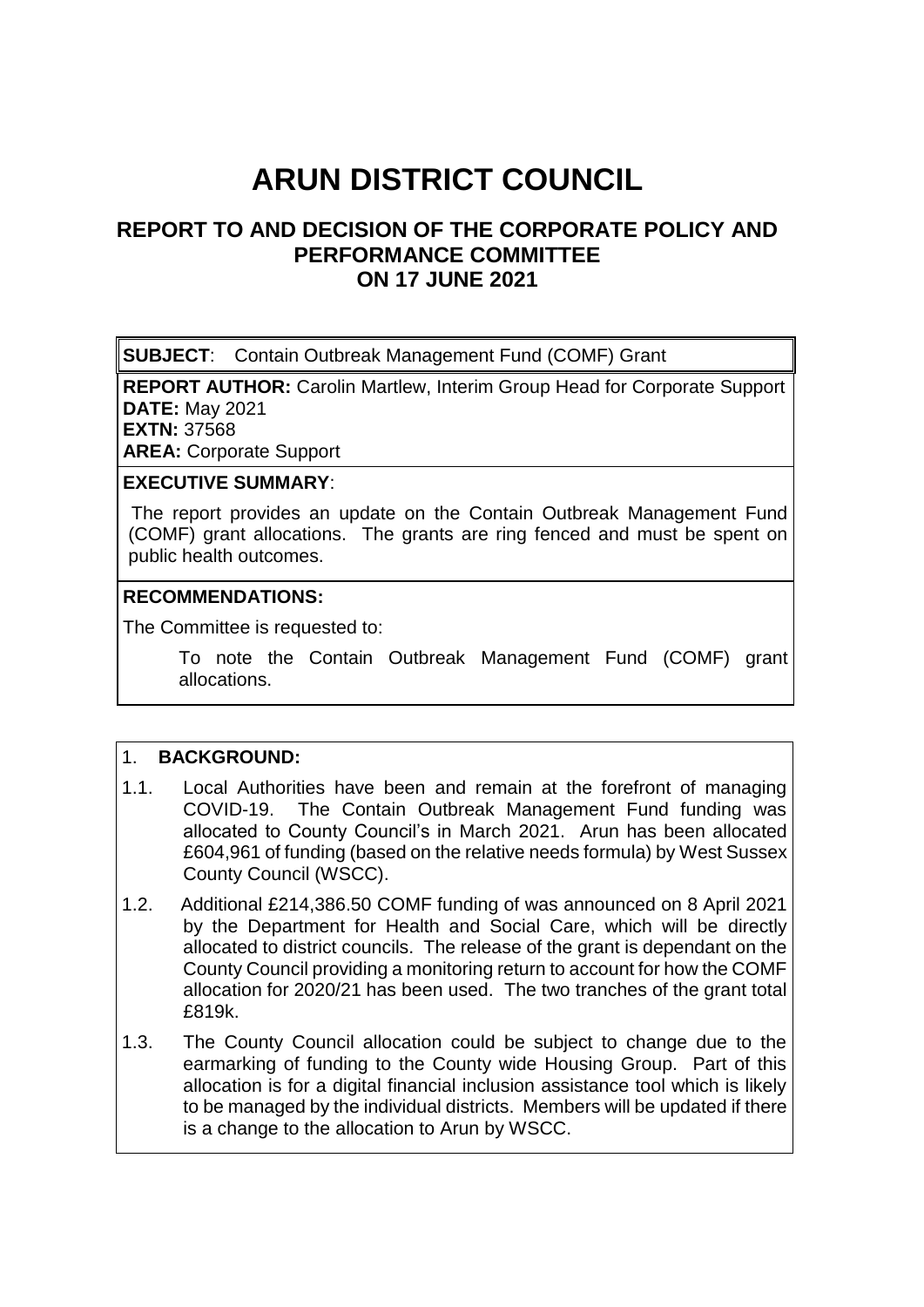## 2. **PROPOSAL(S):**

2.1 The purpose of this report is to inform Members on the projects that will be funded from the grant. The projects to be funded from both tranches of the COMF grant are detailed in appendix 1 and are summarised below:

| <b>Arun COMF funded Projects</b>                     |                |
|------------------------------------------------------|----------------|
|                                                      | <b>Project</b> |
| <b>Description</b>                                   | £'000          |
| <b>Settled Status Support Adviser</b>                | 10             |
| Arun & Chichester Food Partnership Coordinator       | 10             |
| <b>Community Transport Initiatives</b>               | 10             |
| <b>Community Resilience</b>                          | 120            |
| <b>Covid Information Officers</b>                    | 100            |
| <b>Environmental Health Officers (Agency)</b>        | 225            |
| <b>Licensing Officers</b>                            | 25             |
| <b>Lifeguard Presence</b>                            | 5              |
| <b>Temporary Toilet Provision</b>                    | 28             |
| <b>Public Realm Cleaning Regimes</b>                 | 90             |
| <b>Summer Standby Service</b>                        | 8              |
| <b>External Hand Sanitisers</b>                      | 10             |
| Signage                                              | 40             |
| <b>Hard to Reach Groups</b>                          | 51             |
| <b>Young People Activities</b>                       | 20             |
| <b>Pier Road Closure</b>                             | 10             |
| <b>Access to Beaches</b>                             | 8              |
| Temporary outdoor seating                            | 5              |
| Temporary mobile testing unit London Road coach park | 44             |
|                                                      |                |
| <b>Total</b>                                         | 819            |
| Funded from:                                         |                |
| <b>WSCC COMF allocation</b>                          | 605            |
| <b>COMF grant DHSC</b>                               | 214            |
| Total                                                | 819            |

- 2.2 The grant continues to be ring-fenced for public health purposes to tackle Covid-19, "working to break the chain of transmission and to protect the most vulnerable".
- 2.3 The expenditure on individual projects, which must comply with the public health grant conditions, will be adjusted to ensure maximum utilisation of the grant available and to remain within the overall funding available.
- 2.4 In addition to the £605k in Paragraph 2.1 above, approximately £950k of the funding allocated to WSCC has been earmarked for the County wide housing group to fund: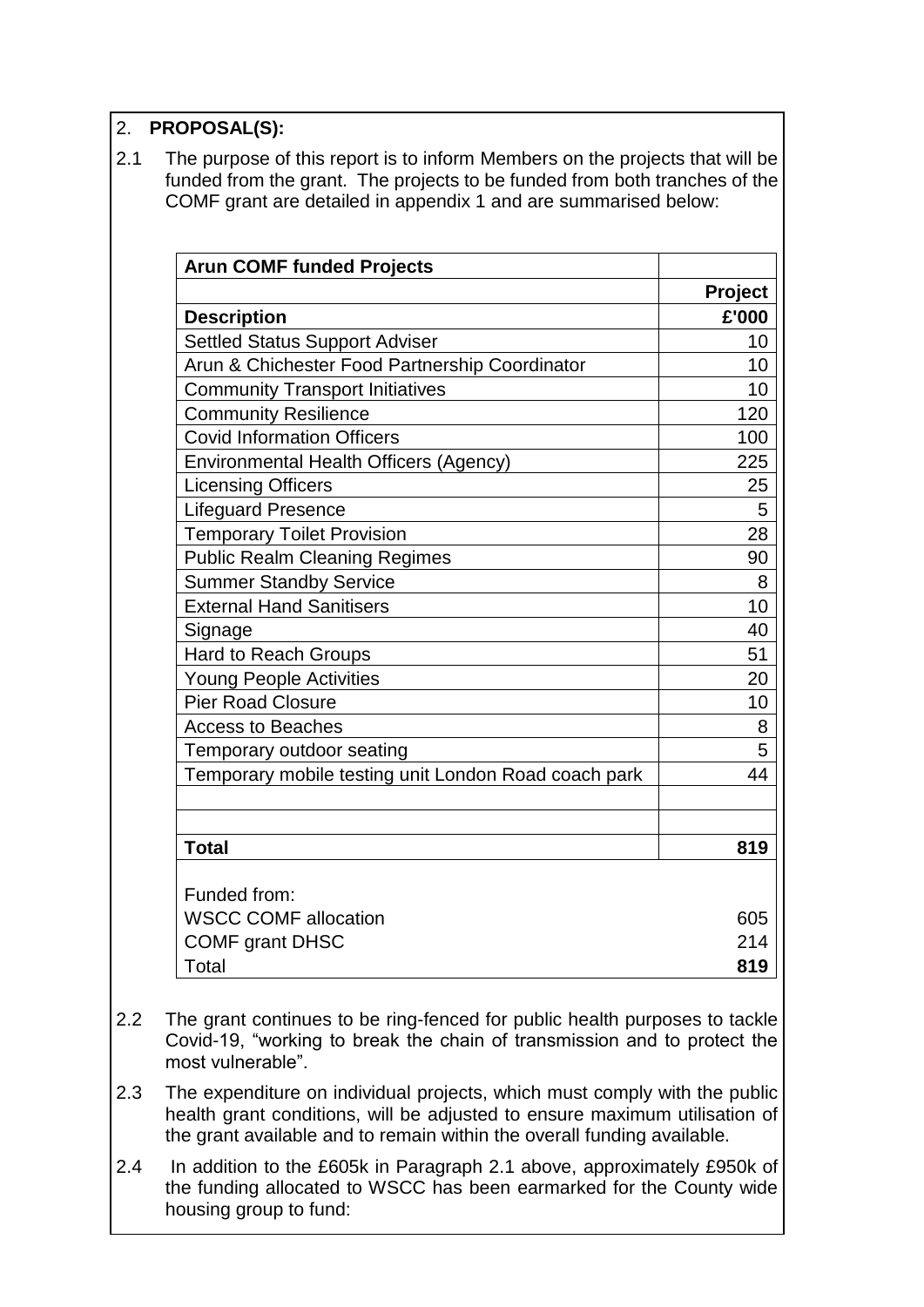- 6 Money Advice/debt management officers
- 4 Court Desk Service Officers
- 4 Intensive Family Support Officers
- 1 Employment Advisor
- Digital financial inclusion assistance tool 6 licenses

The staff will be employed by WSCC. The decision in relation to the procurement of the digital app is yet to be finalised. TellJo is a screening tool which is used to identify and engage with people who may be vulnerable. The app identifies safeguarding, financial health, health and wellbeing issues which may mean someone needs additional support. The app has previously been used by social housing providers to engage their residents with tenancy sustainment support.

## **3. OPTIONS:**

None - the grant must be spent on the activities listed in the grant conditions .

#### **4. CONSULTATION:**

| Has consultation been undertaken with:                                                                                    | <b>YES</b>   | <b>NO</b> |  |
|---------------------------------------------------------------------------------------------------------------------------|--------------|-----------|--|
| <b>Relevant Town/Parish Council</b>                                                                                       |              | ✓         |  |
| <b>Relevant District Ward Councillors</b>                                                                                 |              |           |  |
| Other groups/persons (please specify)                                                                                     |              |           |  |
| Leader of the Council<br><b>Group Leaders</b>                                                                             |              |           |  |
| ARE THERE ANY IMPLICATIONS IN RELATION TO<br>5.<br>THE FOLLOWING COUNCIL POLICIES:<br>(Explain in more detail at 6 below) | <b>YES</b>   | <b>NO</b> |  |
| Financial                                                                                                                 | $\checkmark$ |           |  |
| Legal                                                                                                                     |              |           |  |
| Human Rights/Equality Impact Assessment                                                                                   |              |           |  |
| <b>Community Safety including Section 17 of Crime &amp; Disorder Act</b>                                                  |              |           |  |
| Sustainability                                                                                                            | $\checkmark$ |           |  |
| Asset Management/Property/Land                                                                                            | ✓            |           |  |
| Technology                                                                                                                |              |           |  |
| Other (please explain)                                                                                                    |              |           |  |
| <b>IMPLICATIONS:</b><br>6.                                                                                                |              |           |  |